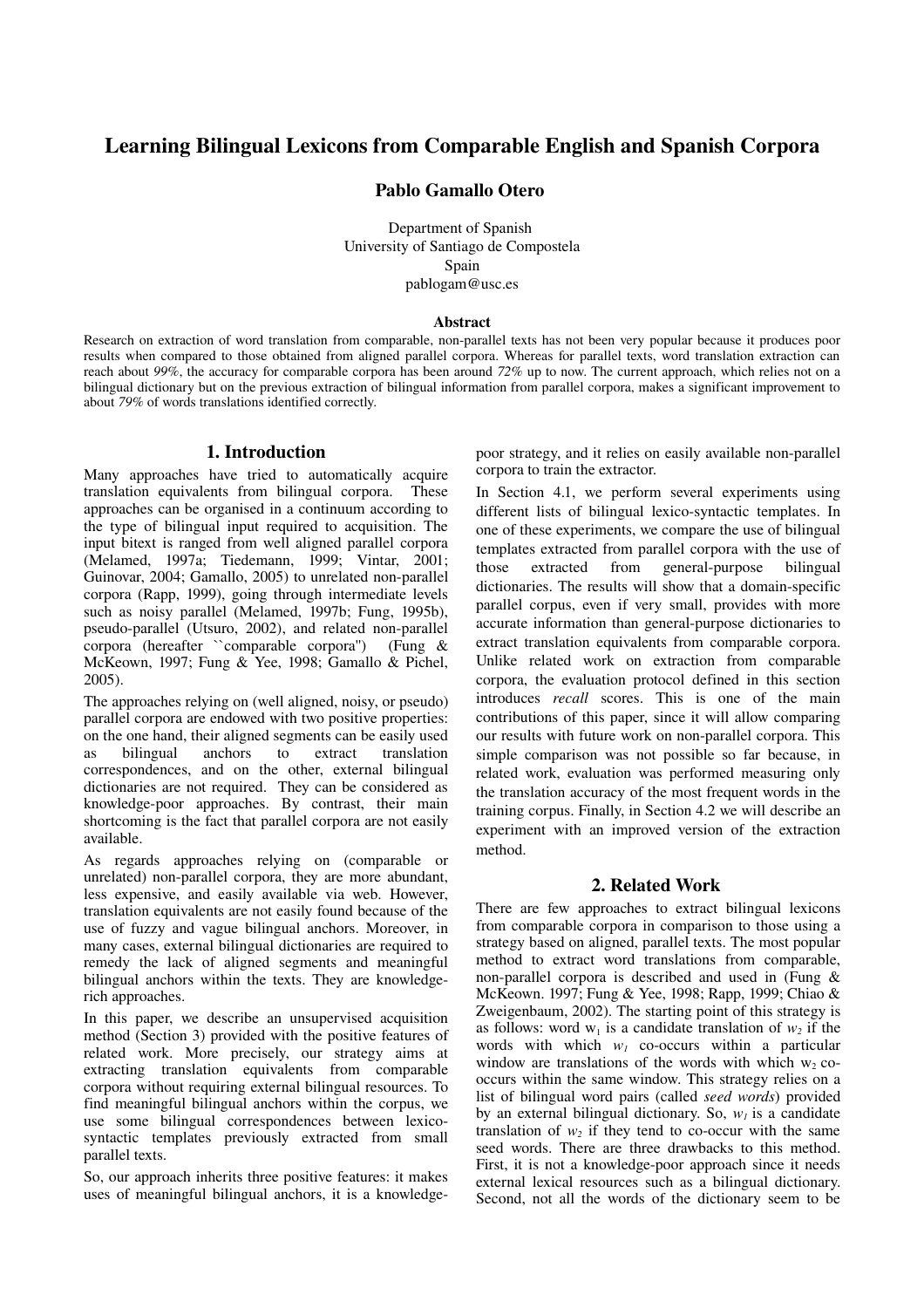reliable seed expressions. Polysemous words should be removed from the list of seed words since they may introduce semantic noise. And third, according to the Harris's hypothesis (Harris, 1985}, counting cooccurrences within a window of size *N* is less precise than counting co-occurrences within local syntactic contexts. In the most efficient approaches to thesaurus generation (Grefenstette, 1994; Lin, 1998), word similarity is computed using co-occurrences between words and specific syntactic contexts. Syntactic contexts are considered to be less ambiguous and more sense-sensitive than contexts defined as windows of size *N*. In order to overcome these drawbacks, we used as seed expressions, not word entries from an external bilingual dictionary, but pairs of bilingual lexico-syntactic templates previously extracted from small samples of parallel corpus, (Gamallo & Pichel, 2005}.

As the lexico-syntactic templates represent unambiguous local contexts of words, they are discriminative and confident seed expressions to extract word translations from comparable texts. In (Tanaka, 2002), syntactic templates are also used for extraction, but they were specified with semantic attributes introduced by hand.

There exist other approaches to bilingual lexicon extraction which do not use external bilingual dictionaries (Fung, 1995a; Rapp, 1995; Diab & Finch, 2001). Yet, (Fung, 1995a) failed to reach an acceptable accuracy rate for actual use, (Rapp, 1995) had strong computational limitations, and (Diab & Finch, 2001) was applied only to non-parallel texts in the same language. On the other hand, (Dejean et al., 2002) describes a particular strategy based on a multilingual thesaurus instead of an external bilingual dictionary.

Finally, some researchers have focused on a different issue: disambiguation of candidate translations. According to (Nakagawa, 2001), the process of building bilingual lexicons from non-parallel corpora is a too difficult and ambitious objective. He preferred to work on a less ambitious task: to choose between several translation alternatives previously selected from a bilingual dictionary.

In this paper, we aim at building bilingual lexicons from comparable corpora, with the help of some lexicosyntactic information extracted from small parallel texts. No external lexical resource will be used. In order to extend the work described in (Gamallo & Pichel, 2005), more accurate experiments will be performed, a more appropriate evaluation protocol will be defined, and an improved extraction strategy will be evaluated.

## 3. The Approach

Our method consists of three steps: (1) text processing, (2) extraction of bilingual lexico-syntactic templates from parallel corpora, and (3) extraction of word translations from comparable texts using bilingual templates.

## 3.1. Text Processing

Both parallel and comparable corpora are POS tagged using Freeling (Padró, 2004). Then, we use basic pattern matching techniques to identify potential binary dependencies. From each binary dependency, two

complementary lexico-syntactic templates are selected. Table 1 shows some representative examples. A lexicosyntactic template defines a set of semantically related words. Given a binary dependency:

#### *of* (import, sugar)

two templates are selected:  $\langle$  import of [NOUN]>, which represents the set of nouns that can appear after ''import of'', for instance, ''sugar'', ''goods'', ''oil'', etc. On the other hand, <[NOUN] of sugar> represents the set of nouns appearing before "of sugar": "import", "export", "sell", etc. We follow the notion of *co-requirement* introduced in (Gamallo et al.).

| <b>Binary Dependencies</b>    | <b>Templates</b>                               |  |
|-------------------------------|------------------------------------------------|--|
| <i>of</i> (import, sugar)     | $\langle$ import of [NOUN] $>$                 |  |
|                               | <[NOUN] of sugar>                              |  |
| <i>robj</i> (approve, law)    | <approve [noun]=""></approve>                  |  |
|                               | $<$ [VERB] law>                                |  |
| lobj (approve, president)     | <president [verb]=""></president>              |  |
|                               | $<$ [NOUN] approve>                            |  |
| <i>modA</i> (legal, document) | $\le$ legal [NOUN]>                            |  |
|                               | <[NOUN] document>                              |  |
| modN (area, protection)       | $\epsilon$ <protection [noun]=""></protection> |  |
|                               | OUN] area>                                     |  |

Table 1: Some binary dependencies and their corresponding templates.

Note that *lobj* represents the relationship between a verb and the noun immediately appearing at its left; *robj* is the relationship between a verb and the noun appearing at its right. On the other hand, *modA* is the relationship between a noun and its adjective modifier and *modN* is the relation between two nouns: the head and its modifier.

### 3.2. Extracting Bilingual Templates from Parallel Corpora

Once the lexico-syntactic templates have been identified, we aim at extracting bilingual correspondences between templates from aligned, small parallel corpora. For this purpose, we use a very simple learning method. Similarity between pairs of bilingual templates is computed by taking into account their co-occurrence in each aligned segment. We use Dice coefficient as similarity measure.

Finally, each template of the source language is linked to the most similar template of the target language provided that the Dice coefficient is higher than an empirically set threshold. Table 2 depicts some bilingual correlations extracted from an English-Spanish parallel corpus.

For a threshold of *0.4*, the accuracy of the extracted bilingual pairs is about *90%*. Even if there is *10%* noise, these pairs of templates will be taken as bilingual anchor points in the following step.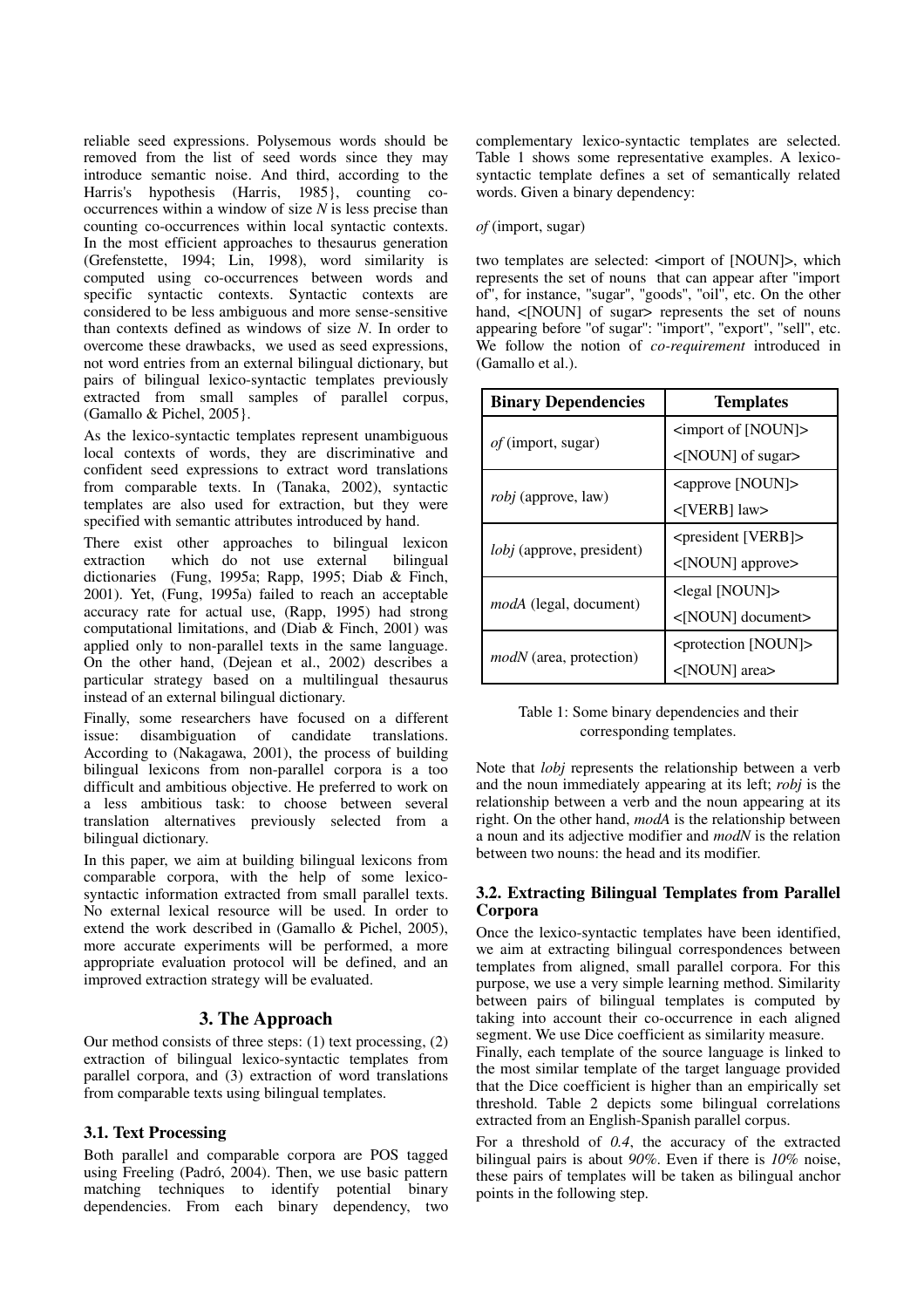| <b>ENGLISH</b>                            | <i><b>SPANISH</b></i>                                          | <b>SIM</b> |
|-------------------------------------------|----------------------------------------------------------------|------------|
| <agricultural<br>INOUN</agricultural<br>  | $\leq [NOUN]$ agrícola>                                        | 0.66       |
| $\langle$ inport of<br>INOUN              | <i><b><importación b="" de<=""></importación></b></i><br>INOUN | 0.82       |
| $\langle NOUN $ air>                      | $\langle$ aire de [NOUN] $\rangle$                             | 0.74       |
| $\leq$ fight against<br>INOUN             | <lucha contra<br="">INOUN</lucha>                              | 0.64       |
| $\langle NOUN\rangle$ against<br>poverty> | pobreza                                                        | 0.81       |
| $\langle$ [NOUN] alloy>                   | <aliado [noun]="" de=""></aliado>                              | 0.43       |

Table 2: Some bilingual correlations between templates.

## 3.3. Extracting a Bilingual Lexicon from Comparable corpora

We start by filtering out those bilingual pairs of templates that have one of these two properties: being sparse or being unbalanced in the comparable corpus. A bilingual pair of templates is sparse if it has high dispersion. Dispersion is defined as the number of different lemmas occurring with a bilingual pair divided by the total number of lemmas in the comparable corpus. A bilingual pair is unbalanced when one of the templates is very frequent while the other one is very rare. We use empirically set thresholds to separate sparse and unbalanced bilingual templates from the rest (which hereafter we will call *seed templates*).

Once the set of seed templates has been selected, the next step is to extract candidate translations of lemmas. We follow two different strategies: the one relies on a standard method to rank candidate translations, and the other one is based on a context-based algorithm. In both cases, *hapax legomena* (i.e., words occurring only once) were removed from the comparable corpus.

#### 3.3.1. Standard Strategy

The basic idea underlying this approach is as follows: a lemma *l<sup>2</sup>* in the target language can be the translation of a lemma  $l_l$  in the source language, if  $l_l$  tends to occur in the same seed templates  $l_2$  occurs in. Each lemma is represented as a vector of seed templates. So, to compute similarity between a lemma and a possible translation, we compare the seed templates they share and do not share.

| president                               | presidente                      |
|-----------------------------------------|---------------------------------|
| $\langle$ albanian [NOUN]>              | $\langle NOUN\rangle$ albanés>  |
| $\leq$ [NOUN] of republic>              | $<$ [NOUN] de<br>república      |
| $\leq$ former [NOUN] $>$                | <anterior [noun]=""></anterior> |
| <congratulate [noun]=""></congratulate> | $\leq$ felicitar a [NOUN]>      |

Table 3: Some bilingual pairs of templates shared by "president" and "presidente".

Table 3 shows some of the seed templates shared by the English noun ''president'' and its Spanish counterpart, "presidente". As a result, each lemma of the source language is associated a list of candidate translations. The list is ranked by degree of similarity.

#### 3.3.2. Context-Based Strategy

Following the algorithm described in (Gamallo, 2005), we do not compare a lemma of the source language to all the lemmas of the target language, but only to those that appear in the same seed templates. So, each template represents the context or domain within which we look for candidate translations. The algorithm is as follows:

Given a lemma of the source language, *l1*, and a seed template  $t_l$ , we compare  $l_l$  to all the lemmas of the target language occurring with  $t_i$ . The most similar one is selected and put in a list of candidate translations of *l1*. Then, the same process is repeated with the rest of seed templates of the set. Finally, the list of candidate translations is ranked by taking into account the number of templates in which each candidate has been taken as the most similar to  $l_1$ . The same is done for the other lemmas of the source language.

The motivation of this algorithm is to capture word translations in sense-sensitive contexts. Let's see an example. The noun ''fuel'' can be translated in Spanish either as ''carburante'' or ''combustible'', each appearing in different contexts: ''ayuda a carburantes'' (*aide on fuel*), "combustible nuclear" (*nuclear fuel*). These translations represent two different uses of ``fuel'': ''carburante'' has a very restrictive use since it means fuel for vehicles, while ''combustible'' means fuel for the rest of engines. In the ranked list of candidate translations of ''fuel'', obtained using the standard strategy, the best translation was "combustible", following by a more generic term, "energía" (*energy*), and then "carburante". However, using the context-based method, the final ranked list was modified. As ''energía'' often appears in the same contexts as ''combustible'', we found few contexts were ''energy'' appears as the best translation of ''fuel''. On the other hand, as ''carburante'' does not appear in the same contexts as ''combustible'', it was selected in many contexts as the most similar to ''fuel''. At the end, ''carburante'' appears as the second candidate of ''fuel'', and ''energía'' as the third one, which is more correct.

### 4. Similarity

The standard and context-based methods relies on the same notion of similarity. Similarity between lemmas *l<sup>1</sup>* and *l<sup>2</sup>* is computed using the following nonweighted *Dice* coefficient:

$$
Dice(l_1, l_2) = \frac{2 * \sum_{i} \min(f(l_1, t_i), f(l_2, t_i))}{f(l_1) + f(l_2)}
$$

where  $f(l_i, t_i)$  represents the number of times lemma  $l_i$ occurs in a seed template *ti*. This same measure was also used to extract similar templates from parallel corpora (subsection 3.2). There, we measured similarity between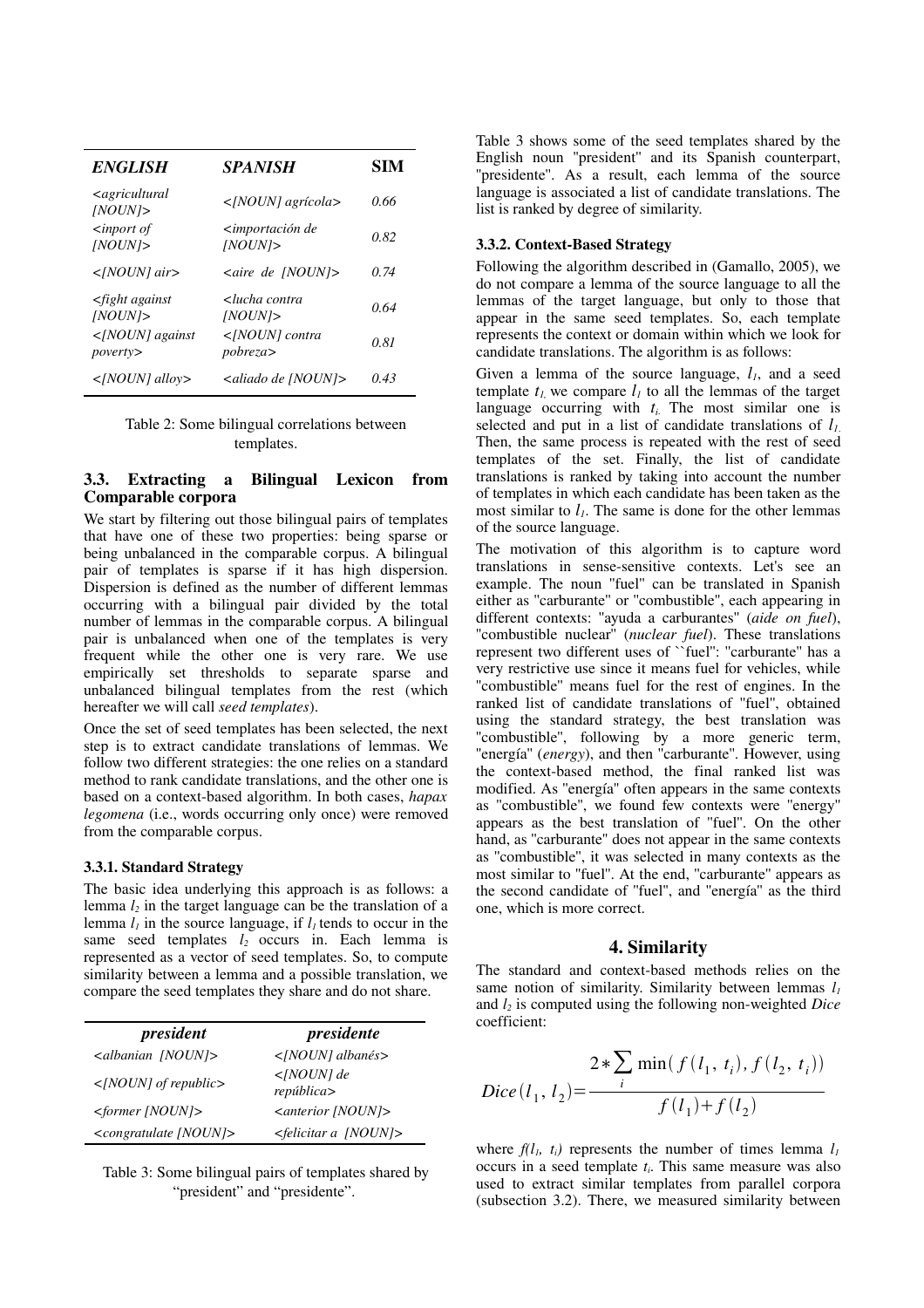templates and not between lemmas, whereas the attributes used to measure their similarity were aligned segments and not seed templates.

We compared (1) with a particular weighted version of the same coefficient in which each template was assigned two different weights, as in (Grefenstette, 1994). This weighted version of the measure did not improve the results in a significant way, since unbalanced and sparse templates were filtered out before computing similarity. Moreover, unlike any weighted measure, coefficient (1) does not require a very high-cost algorithm to be implemented. This property is quite useful when we intend to do many experiments with large corpora. So, all the experiments described and evaluated in the next section were performed using equation (1).

## 5. Experiments and Evaluation

Translation equivalents were learned from an English-Spanish comparable, non-parallel corpus selected from the European Parliament proceedings parallel corpus  $(EuroPart)^1$  $(EuroPart)^1$ . The English part consists of 14 million word occurrences while the size of the Spanish part is about 17 million words. The two parts were selected in such a way that no English subparts were translations of Spanish subparts. In the following, we will describe 2 different experiments.

### 5.1. Experment 1: Seed Templates

The aim of the first kind of experiments is to compare the behaviour of different sets of seed templates in our standard extraction method. For this purpose, we made use of 4 small English-Spanish samples of parallel corpora: EuroParl (200,000 word occurrences), the European Constitution (150,000), some localisation files of the Linux system [2](#page-3-1) (400,000), and finally some literary texts, namely Don Juan Tenorio and El Quijote, which taken in conjunction come to about 270,000 word occurrences.

In addition, we also generated a set of templates from an external dictionary,  $IDP<sup>3</sup>$  $IDP<sup>3</sup>$  $IDP<sup>3</sup>$ , with almost 4,000 lemmas. To generate bilingual pairs of templates from the lemmas of the dictionary, we use very basic syntactic rules: e.g., a verb can appear with nouns both to the left and to the right, with groups of prepositions and nouns to the right, etc. Given, for instance, the verb ''refuse'' and its Spanish translation, ''rechazar'', we generated potential bilingual pairs of templates such as:

| $\langle$ refuse [NOUN] $\rangle$        | $<$ rechazar [NOUN] $>$                |
|------------------------------------------|----------------------------------------|
| $\langle$ [NOUN] refuse>                 | $\leq [NOUN]$ rechazar>                |
| $\langle$ refuse to [NOUN] $\rangle$     | <rechazar [noun]="" a=""></rechazar>   |
| $\langle$ refuse of/from[NOUN] $\rangle$ | $\langle$ rechazar de [NOUN] $\rangle$ |

The filtering process removes those unbalanced or sparse bilingual pairs overgenerated by the syntactic rules.

To make evaluation easier and faster, we performed the experiments using only nominal seed templates, i.e., lexico-syntactic templates co-occurring with nouns.

Figure 1 shows the 8 sets of seed templates we used in our experiments; each set name is provided with the number of seed templates it contains. Sparse and unbalanced templates were previously filtered out. At the top of the figure, there are three independent sets: *EuroParl, Linux*, and *IDP*. The two first sets contain templates extracted from two parallel corpora, whereas the former consists of those generated from the external bilingual dictionary IDP. Then, there are two sets directly relying on *EuroParl*: *EuroParlHALF* which is a random selection of almost *50%* of the templates in *EuroParl*, and *EuroParl-Constit*, putting together *EuroParl* with the bilingual templates extracted from the European Constitution. Then, we built other three sets: on the one hand, *EuroParl-Constit-Linux-Lit*, which is the result of putting together the templates extracted from the 4 parallel corpora above mentioned, and on the other hand, two special sets, *Bootstrap-A* and *BootstrapB*, generated by means of two different bootstrapping strategies.



Figure 1: Sets of seed templates used in 8 different experiments.

*Bootstrap-A* put together *EuroParl-Constit* with a new set of bilingual pairs of templates learned as follows. First, we learn a bilingual lexicon of lemmas using *EuroParl-Constit* as seed templates. Then, the lemmas of the lexicon are taken as ''seed words'' to extract further bilingual templates. This second extraction is just the reverse of the first one: to compute similarity, the compared objects are not lemmas but templates while the attributes are bilingual lemmas instead of templates. Each template of the source language is associated its most similar one if the Dice coefficient is higher than a particular threshold. Finally, *Bootstrap-B* put together *EuroParl-Constit* with another set of bilingual pairs of templates generated in a different way. The bilingual lexicon we have learned using EuroParl-Constit is taken as an external dictionary. So, for each bilingual pair of lemmas and a list of very basic rules, we generate the corresponding templates as we did with IDT. *Bootstrap-B* generates more new seed templates as *Bootstrap-A*, but the rate of error is also higher.

No manual correction was made to clean the sets of seed templates. They were used to extract different bilingual lexicons, where each English noun entry was associated a ranked list of translation candidates. This list consists of the top 10 most similar Spanish nouns. We follow the standard strategy described above (subsection 3.3.1).

<span id="page-3-0"></span><sup>&</sup>lt;sup>1</sup>Available on-line at http://www.statmt.org/europarl/

<span id="page-3-1"></span><sup>2</sup> http://www.iro.umontreal.ca/translation/

<span id="page-3-2"></span><sup>3</sup> http://www.june29.com/IDP/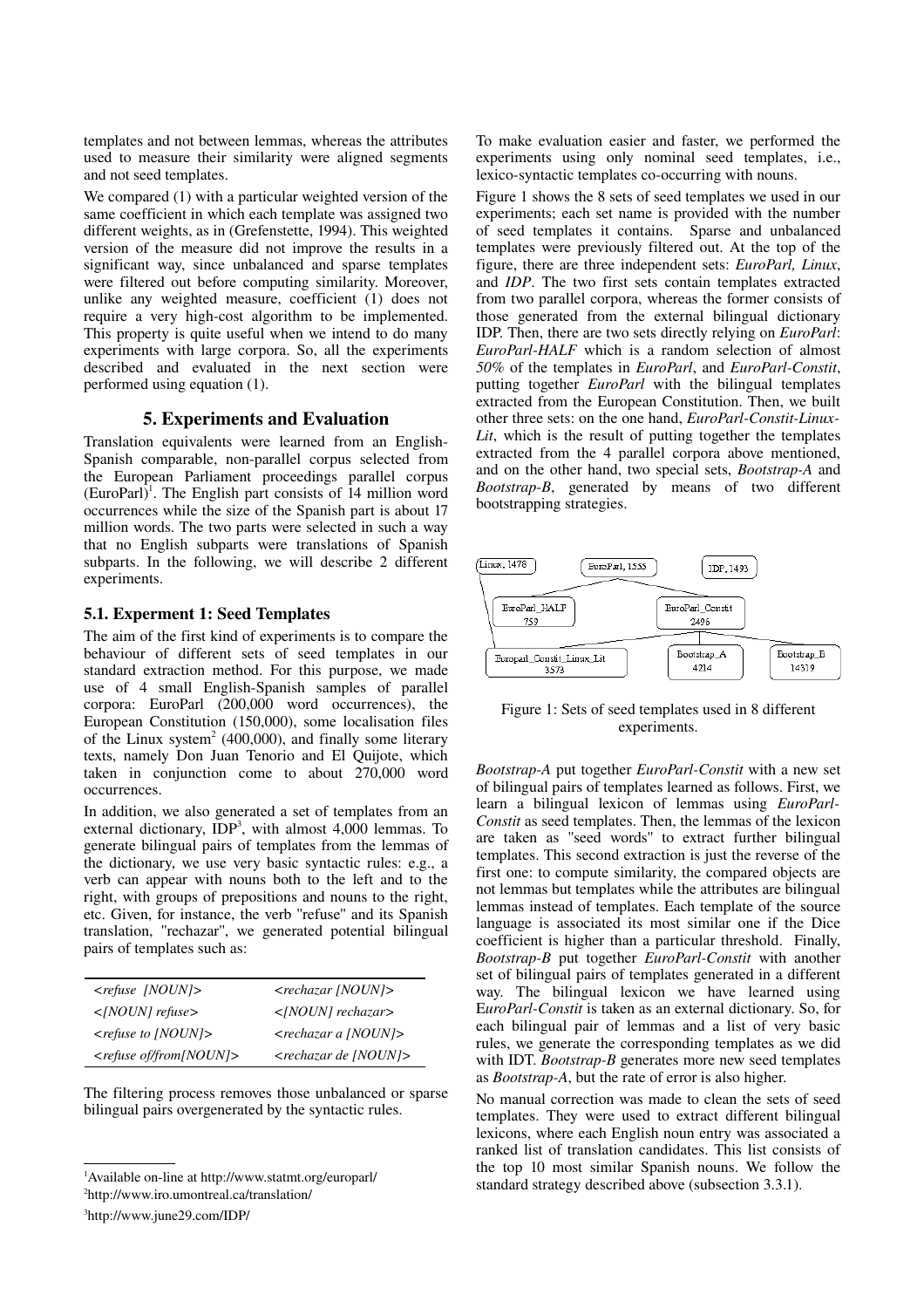### 5.1.1. Evaluation

To evaluate the efficiency of the different sets of seed templates in the process of extracting bilingual lexicons, we elaborate an evaluation protocol with the following characteristics. A random sample of 100 test nouns was selected from the English corpus.

Two different precisions were considered: *precision-1* is defined as the number of times a correct translation candidate of the test noun is ranked first, divided by the number of test nouns. *Precision-10* is the the number of correct candidates appearing in the top 10, divided by the number of test nouns.

A candidate translation is considered to be correct if it appears in one of the definitions proposed by the WordReference English-Spanish bilingual dictionary<sup>[4](#page-4-0)</sup>. For acronyms or technical terms not attested in the dictionary, we found the correct translation in the parallel texts. On the other hand, indirect associations are judged to be incorrect. For instance, if ''member'' is translated by "estado" because of the frequent collocation "member" state'', the evaluator considers that there is an incorrect association.

As regards the completeness of the extracted lexicons, two different situations are considered. We call *recall* the number of entries in the bilingual lexicon divided by the number of different lemmas (here nouns) occurring more than once in the English part of the comparable corpus. As *hapax legomena* were not taken into account by the algorithm, they are removed from the evaluation protocol. On the other hand, *recall\** is defined as the number of times the lexicon entries occur in the English comparable corpus, divided by the total sum of noun tokens in the corpus.

As far as we know, no definition of recall nor coverage has ever been proposed in related work. In most evaluation protocols of previous work, authors only give information on the frequency of the evaluated words. They are sometimes the *N* most frequent expressions in the training corpus (Fung&Yee, 1998), while in other experiments, they are the word types or lemmas with a frequency higher than *N* (where  $\overline{N}$  is often  $\geq$ =100) (Gamallo, 2005b; Chiao, 2002). In fact, as absolute frequencies are dependent on the corpus size, they are not very useful when we try to compare the precision or accuracy among different approaches. By defining two types of recall, which are independent of the corpus size, we try to overcome such a limitation.

#### 5.1.2. Results

Table 4 depicts the precision scores obtained using the 8 different sets of seed templates. In all cases, *recall\** was situated at *90%*. It means that the random list of 100 test nouns belongs to the larger list of those nouns that together come to the *90%* of noun tokens in the training corpus. For our English corpus, *recall\** of *90%* corresponds to a bilingual lexicon constituted by 1,641 nominal lemmas, each lemma having a token frequency *>=103*. As the English corpus contains 15,881 noun lemmas, *recall* is about *10%*.

|                                       | Prec-1 | Prec-10 | seed<br>templates |
|---------------------------------------|--------|---------|-------------------|
| <b>IDP</b>                            | .15    | .20     | 1,493             |
| Linux                                 | .15    | .18     | 1,478             |
| <b>Europarl</b>                       | .68    | .84     | 1,555             |
| <b>Europarl-HALF</b>                  | .59    | .72     | 759               |
| <b>Europarl-Constit</b>               | .72    | .84     | 2,496             |
| <b>Europarl-Constit-</b><br>Linux-Lit | .73    | .85     | 3,573             |
| <b>Bootstrap-A</b>                    | .75    | .87     | 4,212             |
| <b>Bootstrap-B</b>                    | .73    | .87     | 14,319            |

Table 4: Precision of 8 bilingual lexicons

Table 4 shows that seed templates extracted from a general-purpose external dictionary (*IDP*) are much less useful as those extracted from a domain-specific parallel text (*EuroParl*), containing documents of the same domain as the comparable corpus used for training. With a similar amount of seed templates (1,555 and 1,493), *EuroParl* reaches *.68/.84* precision, while *IDP* does not get through .20. It means that domain-specific templates are much more semantically informative than general-purpose ones for the task described in this paper. Oddly, the results obtained from the general-purpose dictionary are not much better as those obtained using *Linux*, a domainspecific parallel text totally different from the comparable corpus. In fact, the seed templates selected from the computer corpus turned out to be only those that have no domain-specific content, as the templates extracted from the external dictionary. Those domain-specific templates associated to the computer science domain were filtered out because they are either sparse or unbalanced in the EuroParl corpus.

Moreover, Table 4 also allows us to observe that the largest set of templates (*Bootstrap-B*) does not give us the best results. In fact, such a set is very noisy as it contains many odd templates overgenerated by basic syntactic rules. Overgeneration of templates makes noise much higher than 1*0%*, which is the usual rate of odd templates in the other sets.

Furthermore, we can observe that precision improves, even if slightly, when the set of seed templates is getting large and no more noise is introduced. This is true from *EuroParl* to *Bootstrap-A. Precision-1* and *precision-10* goes from *.68/.84* to *.75/.87*. The reverse is also true: precision decreases slightly when the set of seed templates is reduced, as in *EuroParl-HALF*.

These results lead us to infer that lexicon extraction from a comparable corpus requires starting with a homogeneous set with domain-specific seed expressions. Later, to improve precision, further significant seed expressions can be obtained from other parallel corpora, external dictionaries, or/and bootstrapping strategies.

<span id="page-4-0"></span><sup>4</sup> http://www.wordreference.com/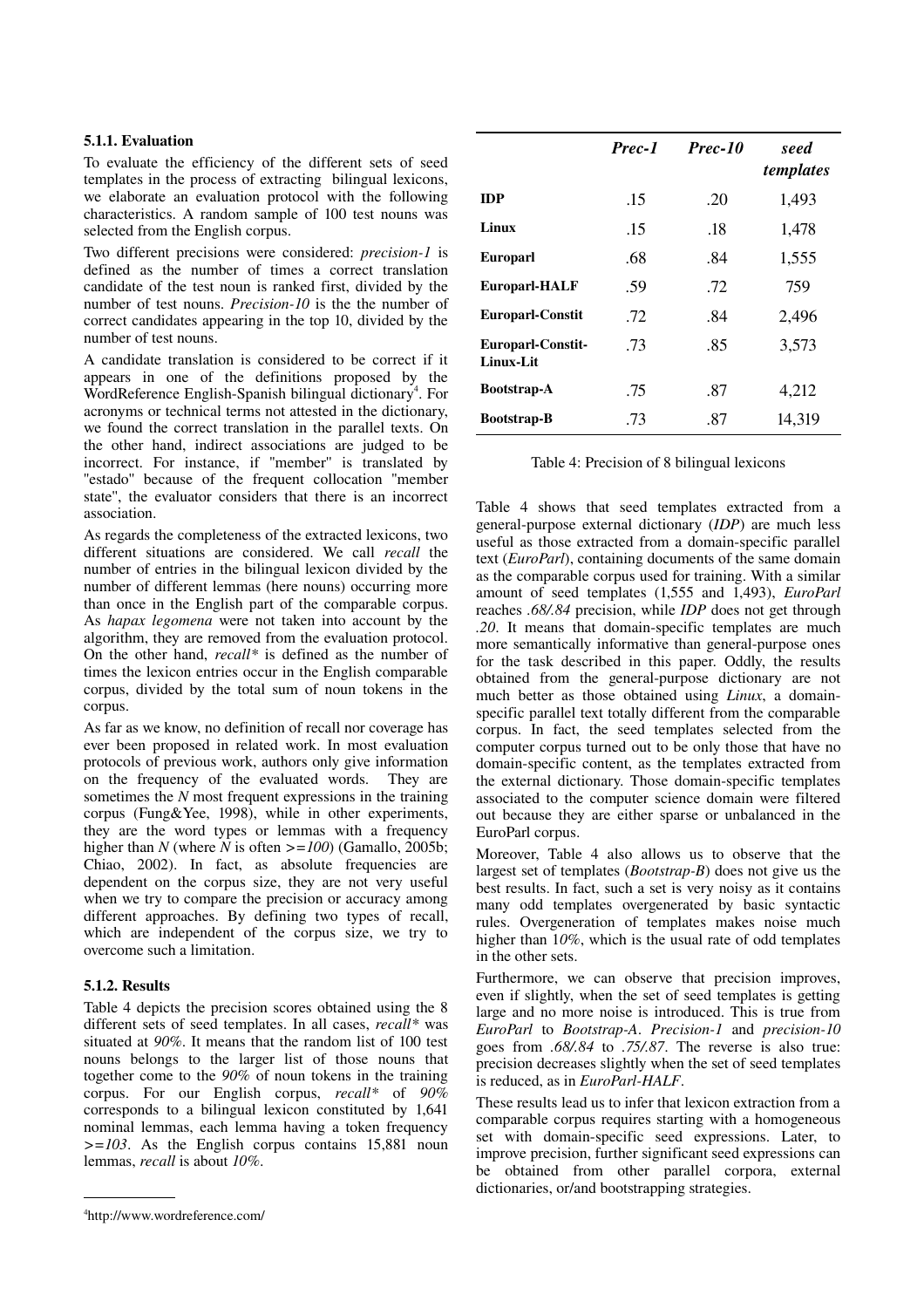#### 5.1. Experment 2: Context-Based Strategy

The second type of experiments is focused on the evaluation of bilingual lexicons extracted using the context-based strategy. Here, we only made use of  $1$  set of templates, namely *Bootstrap-A*, which gave the best results in the previous experiments. Inspired by the evaluation performed in (Melamed, 1997a), 3 lists of 100 nouns were randomly created. Each list belonged to a particular level of *recall\**. *Recall\** of *50%*, *80%* and *90%* corresponded to bilingual lexicons containing 158, 766 and 1,641 lemmas, respectively (see Figure 1). As the English corpus contains 15,881 lemmas of nouns, the 3 scores of *recall* are quite low: *0.9%*, *5%* and 1*0%*, respectively. This apparent drawback is inherent to extraction from comparable texts. Indeed, only frequent words can be correctly translated since they need to cooccur with a significant set of seed expressions. However, given that comparable texts are easily available, this is not a serious drawback.



Figure 1: Precision at three levels of *recall\**

The upper curve represents *precision-10*, which goes from *.88* to *.96*. The lower one corresponds to *precision1*, where only the best translation is considered. The scores go from *.79* to *.90*. Note that this context-based strategy

improves the results obtained by the standard method. At the *90% recall\**, we reached *.88/.79* precision, improving the previous best score: *.87/.77*.

For comparison with other approaches, Rapp (1999) reports a precision of *.72* when only the top candidate is considered (i.e., *precision-1*). This was the best result reported up to now. Note that we achieve *.79* at the *recall\** of *90%*. However, such a comparison is not very adequate since Rapp (1999) do not provide any information on recall.

## 6. Conclusion and Discussion

Few approaches to extract word translations from comparable, non-parallel texts have been proposed so far. The main reason is that results are not yet very encouraging. Whereas for parallel texts, most work on word translation extraction reaches more than *90%*, the accuracy for non-parallel texts has been around 72% up to now. The main contribution of the approach proposed in this paper is to use bilingual pairs of lexico-syntactic templates as seed expressions. This makes a significant improvement to about *79%* of word translations identified correctly if only the best candidate is considered, and almost *90%* if we consider the top 10. These results are not very far from those obtained by approaches based on parallel texts.

However, the main contribution of this paper is to show that there is still a good margin to improve results. Precision scores are getting better when experiences are made using larger sets of seed templates, even if they are taken from unrelated corpora. So, with many small parallel texts, it could be possible to generate big sets of seed templates taken as bilingual anchors to easily pseudo-align many Gigabytes of comparable texts.

#### Acknowledgements

This work has been supported by Ministerio de Educación y Ciencia of Spain, within the project GARI-COTERM, ref: HUM2004-05658-D02-02.

#### References

- Carreras, X. & Padró, L. (2004). An open-source suite of language analyzers. In Proceedings of LREC'04.
- Chiao, Y. & Zweigenbaum, P. (2002). Looking for candidate translational equivalents in specialized, comparable corpora. In Proceedings of 19th COLING'02.
- Dejean, H., Gaussier, E. &, Sadat, F. (2002). Bilingual terminology extraction: an approach based on thesaurus applicable to comparable corpora. In Proceedings of COLING'02. Tapei, Taiwan.
- Diab, M. & Finch, S. (2001). A Statistical Word-Level Translation Model for Comparable Corpora. In Proceedings of the Conference on Content-Based Multimedia Information Access (RIAO).
- Fung, P. (1995a). Compiling bilingual lexicon entries from a non-parallel english-chinese corpus. In Proceedings of 14th Annual Meeting of Very Large Corpora.
- Fung, P. (1995b). A pattern matching method for finding noun and proper noun translations from noisy parallel corpora. In Proceedings of ACL'95.
- Fung, P. & McKeown, K. (1997). An IR Approach for Translating New Words from Non-parallel, Comparable Texts. In Proceedings of 5th Annual Workshop on Very Large Corpora (pp. 192-202). Hong Kong.
- Fung, P. & Lo Yuen Yee (1998). Finding terminology translation from non-parallel corpora. In Proceedings of Coling'98 (pp. 414-420). Montreal, Canada.
- Gamallo P. (2005). Extraction of Translation Equivalents from Parallel Corpora Using Sense-Sensitive Contexts. In Proceedings of 10th Conference of the European Association for Machine Translation (EAMT'05) (pp. 97-102). Budapest, Hungary.
- Gamallo P., Agustini, A. & Lopes, G. (2005). Clustering<br>Syntactic Positions with Similar Semantic Syntactic Positions with Similar Semantic Requirements. Computational Linguistics, 31(1), 107 146.
- Gamallo P. & Pichel, J.R. (2005). An Approach to Acquire Word Translations from Non-Parallel Texts, Lecture Notes in Computer Science, vol. 3808.Springer-Verlag.
- Guinovart, Xavier & Sacau, Elena (2004). Métodos de optimización de la extracción de léxico bilingue a partir de corpus paralelos. Procesamiento del Lenguaje Natural, 33, 133-144.